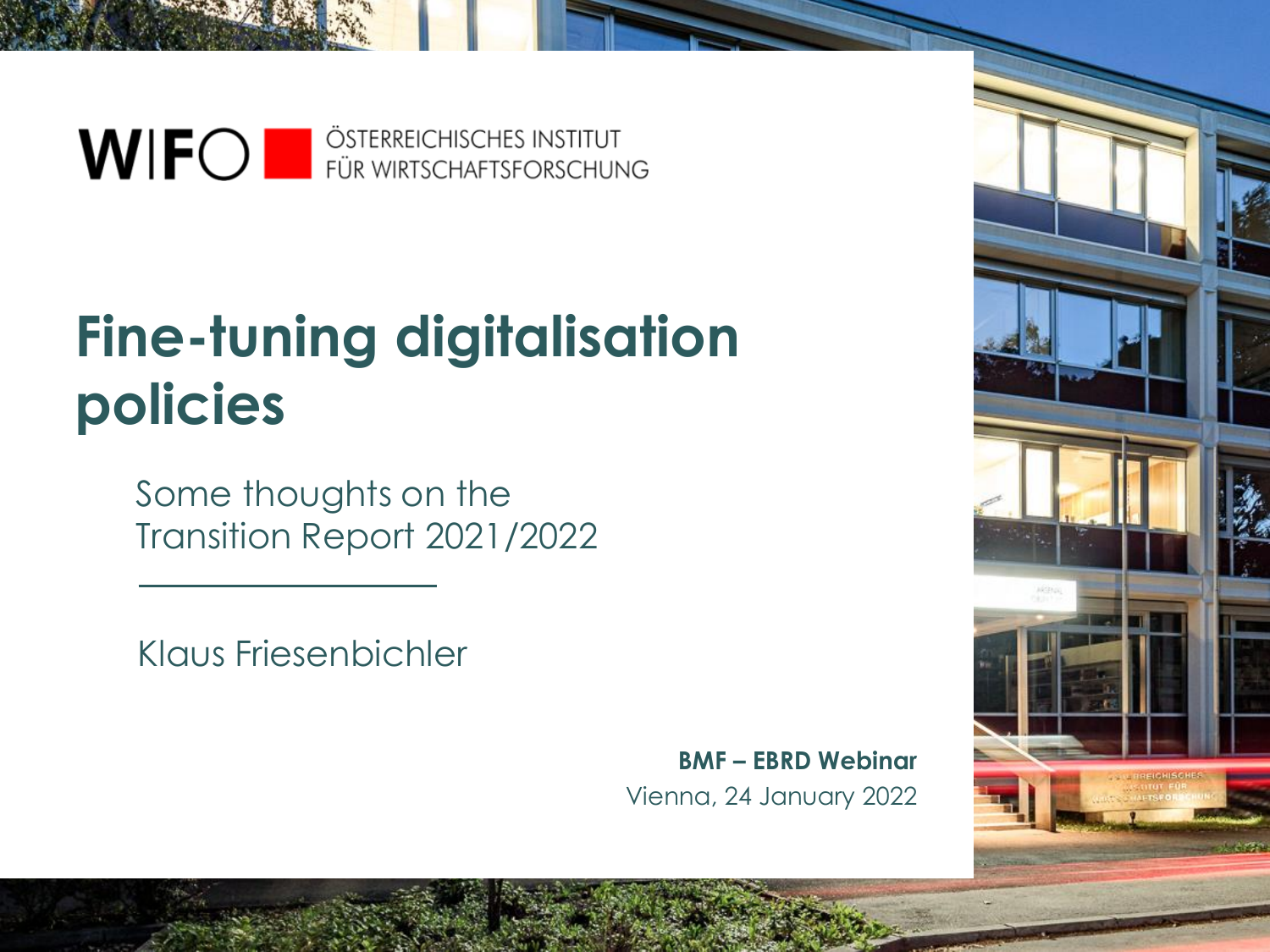## **Digitalisation: State of play and policies Lessons from Austria for EBRD clients**

- <sup>◼</sup> ICT **production** in AT a **lesser issue** (SMOPEC)
- **Diffusion** of digital technologies
	- Intertwined issues w.r.t. **business processes (**and **infrastructure)**
- <sup>◼</sup> Factors shaping the **diffusion process**:
	- Substantive uncertainty (Awarness, absorptive capacities, technological uncertainty)
	- Procedural uncertainty w.r.t. implementation
	- Firm specific effects financing and organizational constraints (skills, organization)
- <sup>◼</sup> Digital **skills** shape absorptive capacities and diffusion
	- Non-routine, abstract tasks gain, manual-routine tasks lose
	- Different merits of both bank and equity systems
	- Coordination issues between public policy domains
	- Greater impact than funding system

S.: Hoelzl et al. (2019), "Digitalisation in Austria: State of play and reform needs",

2 WIFO study commissioned by the EC, (ENTR/300/PP/2013/FC-WIFO) [https://ec.europa.eu/docsroom/documents/37267/attachments/1/translations/en/renditions/native.](https://ec.europa.eu/docsroom/documents/37267/attachments/1/translations/en/renditions/native)



#### **Digitalisation in Austria: State** of play and reform needs

**Final Report** 

March 4<sup>th</sup> . 2019

tudy carried out within the Framework Service Contract Studies in the Area of European Competitiveness ENTR/300/PP/2013/FC-WIFO

**WII**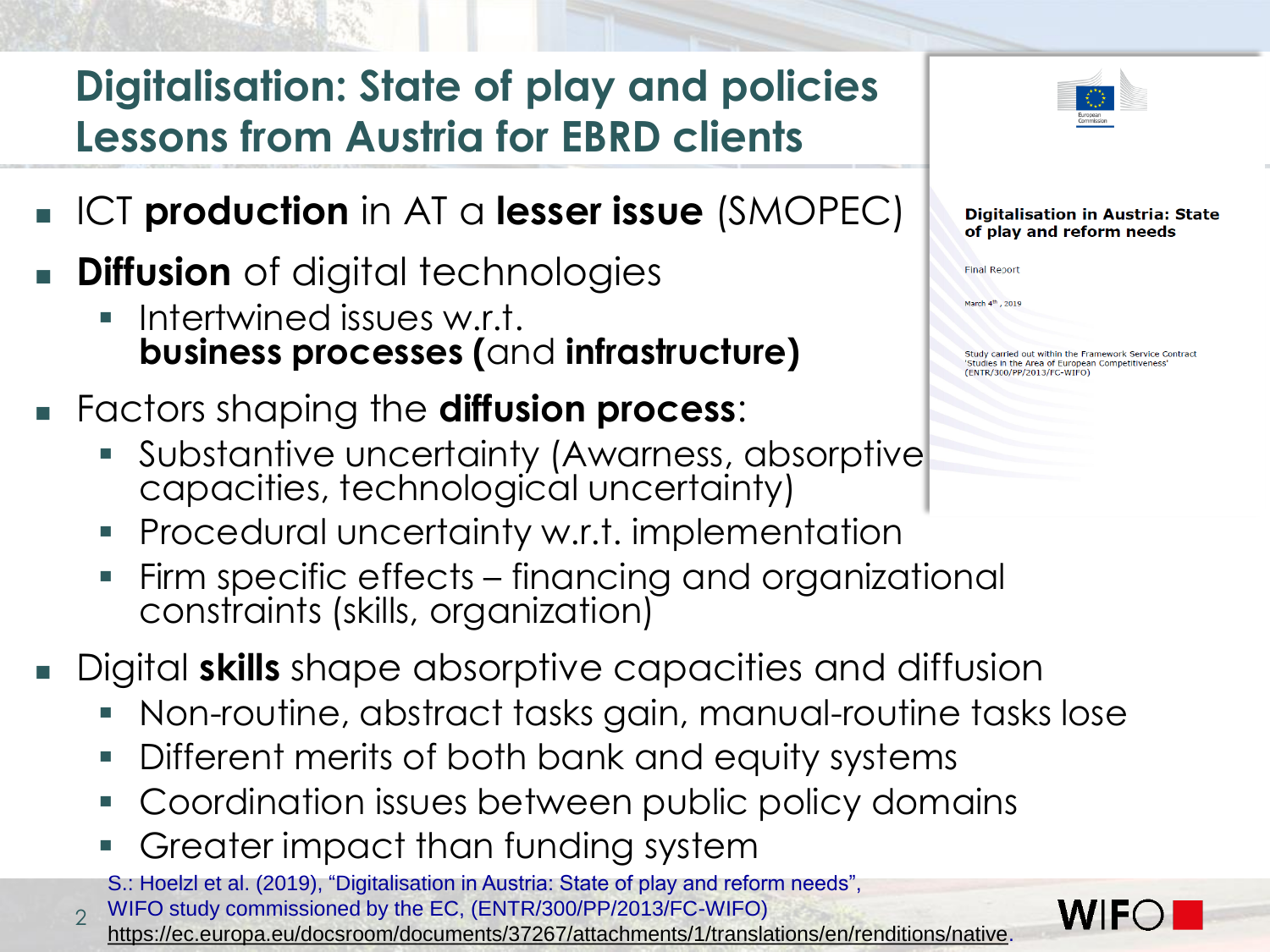## **There is no one size fits all approach A blueprint to fine-tune policies: "Digitalisation Radar"**

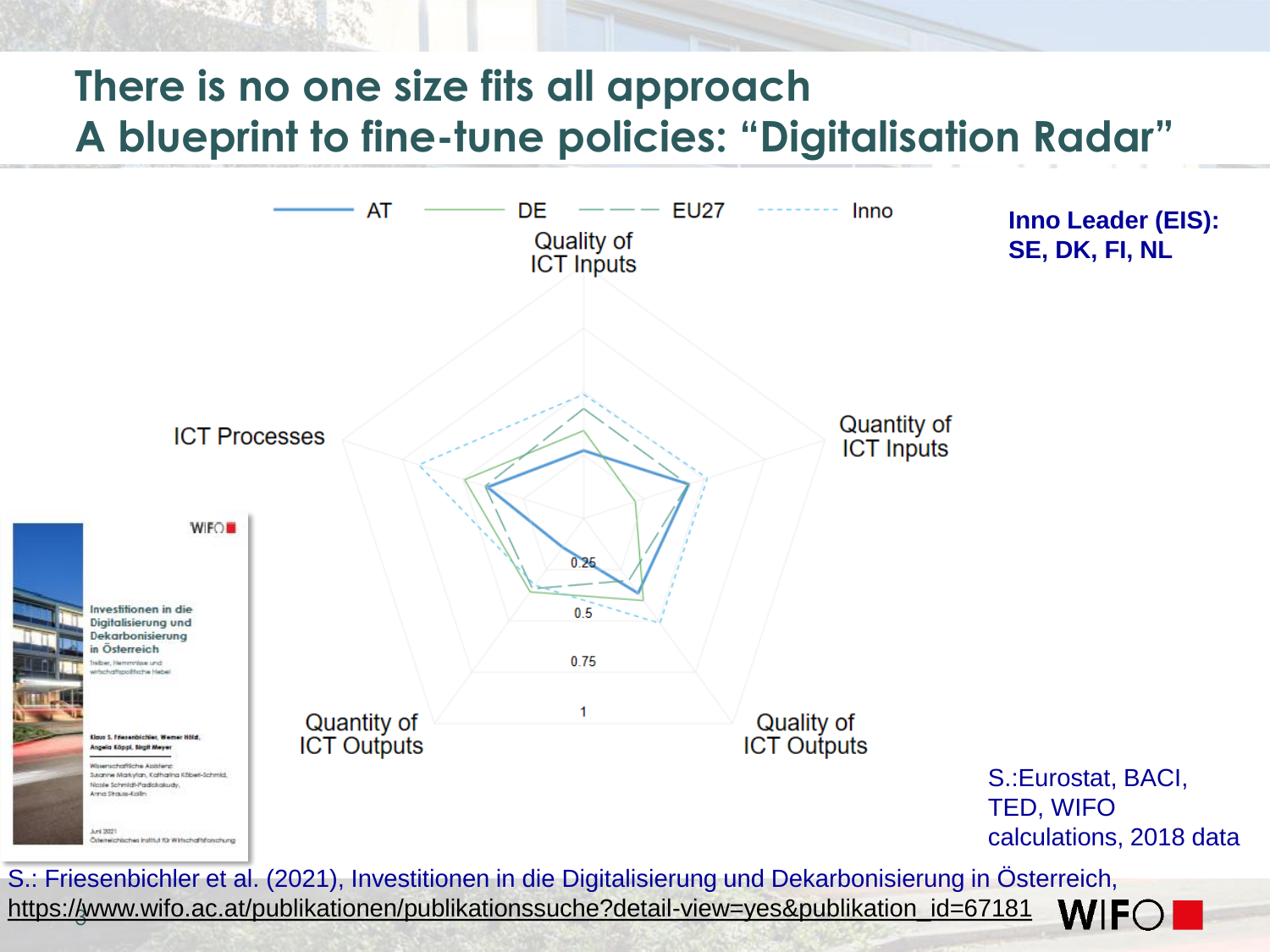# **WIFO**

ÖSTERREICHISCHES INSTITUT FÜR **WIRTSCHAFTSFORSCHUNG** 

## **Klaus Friesenbichler**

+437982601-296 Klaus.Friesenbichler@wifo.ac.at

https://www.wifo.ac.at/klaus\_s\_friesenbichler

Twitter: @FriesenbichlerK Skye: ks\_friesenbichler